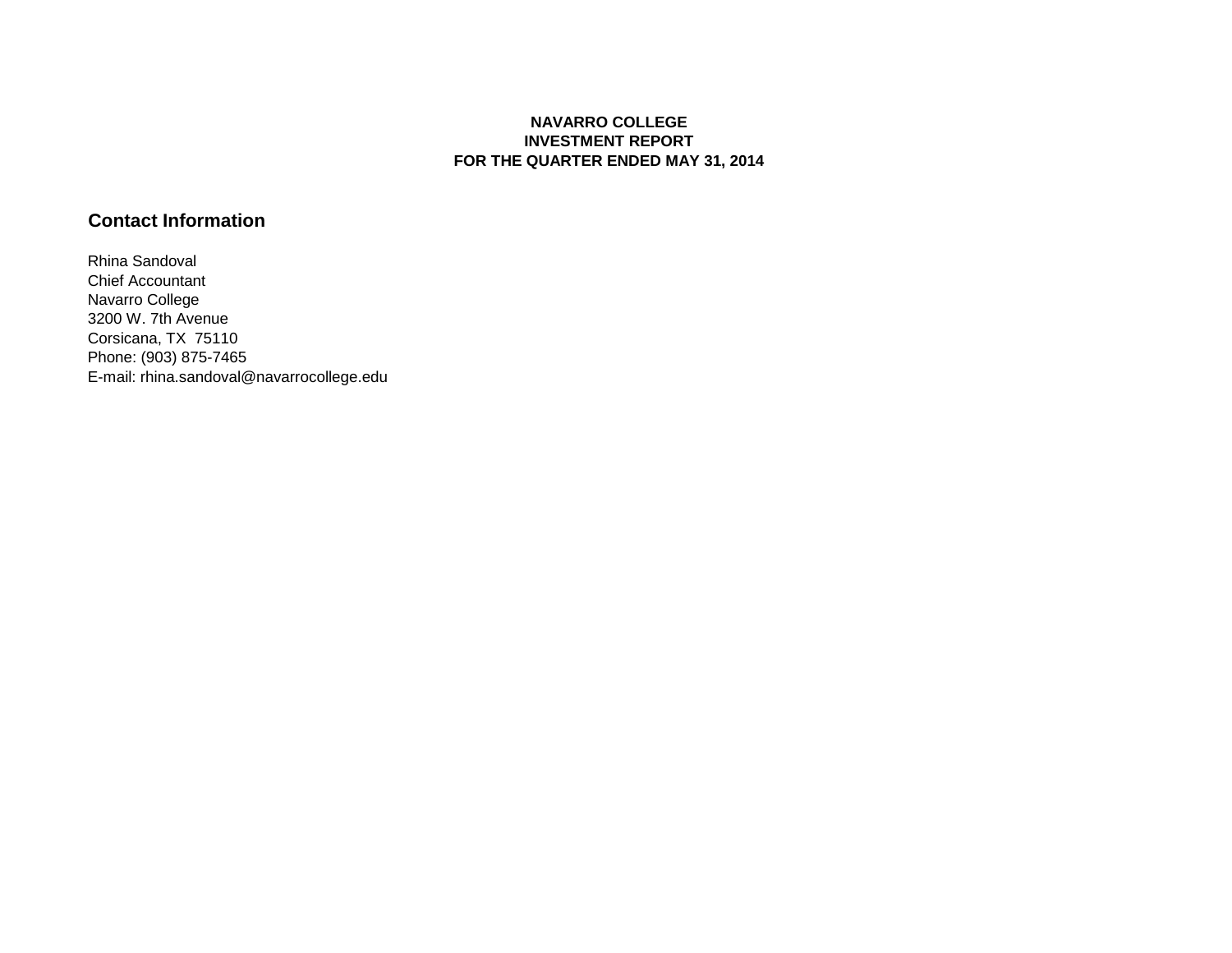### **NAVARRO COLLEGE INVESTMENT REPORT FOR THE QUARTER ENDED MAY 31, 2014**

| <b>TYPE OF INVESTMENT</b>                                                                          |                 | <b>BEGINNING</b><br><b>BOOK VALUE</b><br>02/28/14 |      | <b>ADDITIONS/</b><br><b>CHANGES</b><br><b>FOR PERIOD</b> | <b>ENDING</b><br><b>BOOK VALUE</b><br>05/31/14 |      | <b>BEGINNING</b><br><b>MARKET VALUE</b><br>02/28/14 |      | <b>ENDING</b><br><b>MARKET VALUE</b><br>05/31/14 |
|----------------------------------------------------------------------------------------------------|-----------------|---------------------------------------------------|------|----------------------------------------------------------|------------------------------------------------|------|-----------------------------------------------------|------|--------------------------------------------------|
| <b>Certificates of Deposit</b>                                                                     |                 |                                                   |      |                                                          |                                                |      |                                                     |      |                                                  |
| Prosperity Bank - CD #730010577 (E&G)<br>Due 10/26/2014 @ 0.500% Rate<br>Purchased 10/26/2012      |                 | 500,000.00                                        |      |                                                          | 500,000.00                                     |      | 500,239.73                                          |      | 500,239.73                                       |
| City National Bank - CD #3006358430 (E&G)<br>Due 11/07/2014 @ 1.050% Rate<br>Purchased 03/07/2013  |                 | 250,000.00                                        |      |                                                          | 250,000.00                                     |      | 252,574.66                                          |      | 253,236.30                                       |
| State Farm - CD #3055051959 (E&G)<br>Due 06/11/2014 @ .950% Rate<br>Purchased 03/11/2013           |                 | 150,000.00                                        |      |                                                          | 150,000.00                                     |      | 151,321.45                                          |      | 151,672.38                                       |
| State Farm - CD#1019063147 (Aux)<br>Due 07/01/2014 @ .3100% Rate<br>Purchased 07/01/2013           |                 | 100,000.00                                        |      |                                                          | 100,000.00                                     |      | 100,807.98                                          |      | 100,886.78                                       |
| First Bank & Trust Co. - CD #5006220 (E&G)<br>Due 10/18/2014 @0.750% Rate<br>Purchased 10/18/2013  |                 | 100,000.00                                        |      |                                                          | 100,000.00                                     |      | 100,273.29                                          |      | 100,462.33                                       |
| First Bank & Trust Co. - CD #5007088 (E&G)<br>Due 09/08/2014 @ .750% Rate<br>Purchased 03/08/2014  |                 |                                                   |      | 145,000.00                                               | 145,000.00                                     |      |                                                     |      | 145,250.27                                       |
| Prosperity Bank - CD #730010576 (E&G)<br>Due 04/26/2014 @ 0.400% Rate<br>Purchased 10/26/2012      |                 | 500,000.00                                        |      | (500,000.00)                                             |                                                |      | 500,191.78                                          |      |                                                  |
| First Bank & Trust Co. - CD #5007088 (E&G)<br>Due 03/08/2014 @ 1.250% Rate<br>Purchased 09/08/2013 |                 | 145,000.00                                        |      | (145,000.00)                                             |                                                |      | 145,859.08                                          |      |                                                  |
|                                                                                                    | <b>Subtotal</b> | \$<br>1,745,000.00                                | - \$ | $(500,000.00)$ \$                                        | 1,245,000.00                                   | - \$ | 1,751,267.97 \$                                     |      | 1,251,747.79                                     |
| <b>U.S. Government Agency Securities</b>                                                           |                 |                                                   |      |                                                          |                                                |      |                                                     |      |                                                  |
|                                                                                                    |                 |                                                   |      |                                                          |                                                |      |                                                     |      |                                                  |
|                                                                                                    | Subtotal        | \$<br>0.00                                        | \$   |                                                          | \$<br>0.00                                     | \$   | 0.00                                                | - \$ | 0.00                                             |
|                                                                                                    | <b>TOTAL</b>    | \$<br>1,745,000.00                                | \$   | $(500,000.00)$ \$                                        | 1,245,000.00                                   | - \$ | 1,751,267.97                                        | - \$ | 1,251,747.79                                     |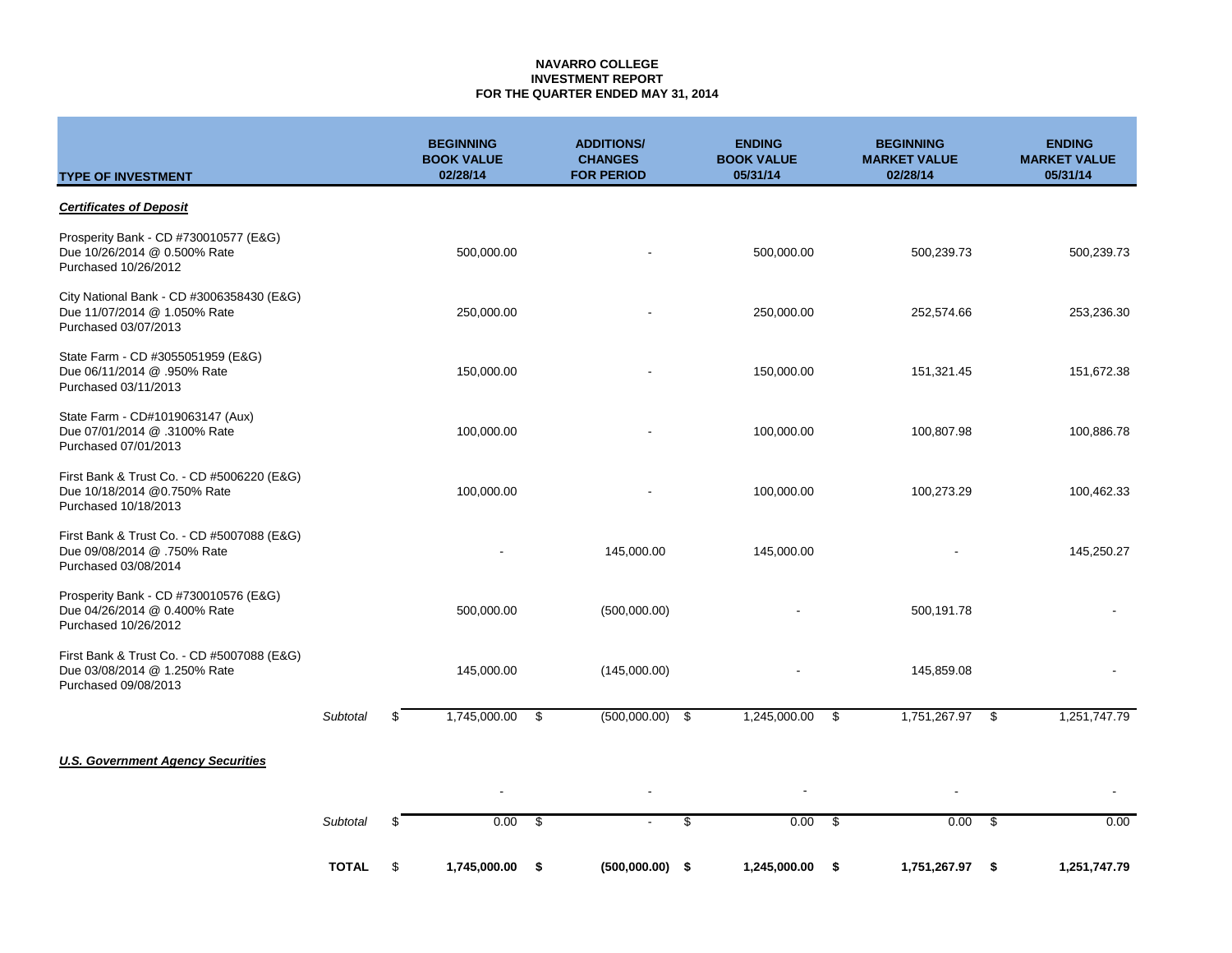## **NAVARRO COLLEGE INVESTMENT REPORT RECAP FOR THE QUARTER ENDED MAY 31, 2014**

### **RECAP OF INVESTMENTS BY FUND**

| <b>TYPE OF INVESTMENT</b>                                                                                                                                                       |      | <b>ENDING</b><br><b>BOOK VALUE</b><br>05/31/14                     | <b>Educational and</b><br><b>General Fund</b>                      | <b>Debt Service</b><br><b>Fund</b> | <b>Auxiliary</b><br><b>Fund</b> | Agency<br><b>Fund</b> | <b>Plant</b><br><b>Fund</b> | <b>Student</b><br><b>Financial</b><br><b>Aid Fund</b> |
|---------------------------------------------------------------------------------------------------------------------------------------------------------------------------------|------|--------------------------------------------------------------------|--------------------------------------------------------------------|------------------------------------|---------------------------------|-----------------------|-----------------------------|-------------------------------------------------------|
| First Bank & Trust Co. - CD #5007088<br>First Bank & Trust Co. - CD #5006220<br>Prosperity Bank-CD#730010577<br>City National Bank-CD#3006358430<br>State Farm - CD #3055051959 |      | 145,000.00<br>100,000.00<br>500,000.00<br>250,000.00<br>150,000.00 | 145,000.00<br>100,000.00<br>500,000.00<br>250,000.00<br>150,000.00 |                                    |                                 |                       |                             |                                                       |
| State Farm - CD #1019063147                                                                                                                                                     |      | 100,000.00                                                         |                                                                    |                                    | 100,000.00                      |                       |                             |                                                       |
|                                                                                                                                                                                 | - \$ | 1,245,000.00 \$                                                    | 1,145,000.00 \$                                                    | $0.00$ \$                          | 100,000.00 \$                   | $0.00$ \$             | $0.00$ \$                   | 0.00                                                  |
| May 31, 2014 Benchmark Rates:<br><b>TexStar Local Government Investment Service</b><br>Rates and market values are from the May 30, 2014 The Wall                               |      | 0.0273%                                                            |                                                                    |                                    |                                 |                       |                             |                                                       |
| Street Journal                                                                                                                                                                  |      |                                                                    |                                                                    |                                    |                                 |                       |                             |                                                       |
| <b>Federal Funds Rate</b>                                                                                                                                                       |      | 0.2800%                                                            |                                                                    |                                    |                                 |                       |                             |                                                       |
| Merrill Lynch Ready Assets Trust<br>Treasury Bill - 26 weeks<br>Certificates of Deposit - Six Months                                                                            |      | 0.0000%<br>0.0500%<br>0.0000%                                      |                                                                    |                                    |                                 |                       |                             |                                                       |

We, the investment officers of Navarro College District, swear that, to the best of our knowledge, this report displays Navarro College's investment portfolio as of May 31, 2014. We further swear that transactions involvin investment portfolio are in compliance with Navarro College's Investment Policy and Strategy and the provisions of the Public Funds Investment Act, Chapter 2256, and amendments of the Texas Government Code.

**Prepared by:** Date Investment Officer

Date Chief Accountant Date investment Officer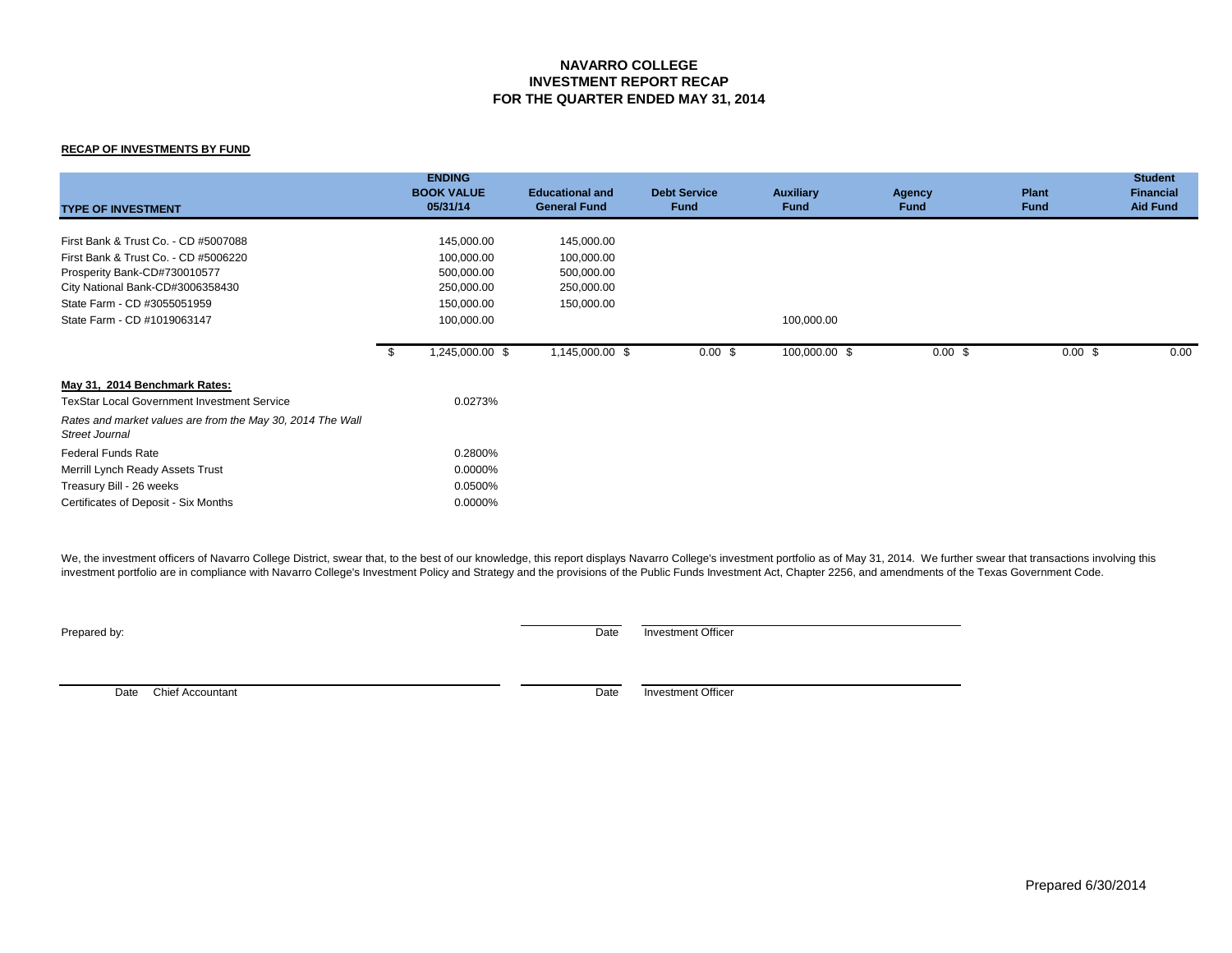# **NAVARRO COLLEGE INVESTMENT PORTFOLIO MATURITY SCHEDULE FOR THE QUARTER ENDED MAY 31, 2014**

| <b>MATURITY</b>      |    |                                  |                          |   |                          |  |                                                |  |                          |  |
|----------------------|----|----------------------------------|--------------------------|---|--------------------------|--|------------------------------------------------|--|--------------------------|--|
| <b>Fiscal Year</b>   |    | <b>1st Quarter</b><br>Sept - Nov | 2nd Quarter<br>Dec - Feb |   | 3rd Quarter<br>Mar - May |  | <b>4th Quarter</b><br>Jun - Aug                |  | <b>Total Amount</b>      |  |
| 2014<br>2015<br>2016 | \$ | ۰<br>995,000.00<br>۰             | $\blacksquare$<br>-<br>۰ |   | ۰                        |  | 250,000.00<br>$\blacksquare$<br>$\blacksquare$ |  | 250,000.00<br>995,000.00 |  |
| <b>Total</b>         | \$ | $995,000.00$ \$                  | -                        | J | 0.00                     |  | 250,000.00 \$                                  |  | 1,245,000.00             |  |